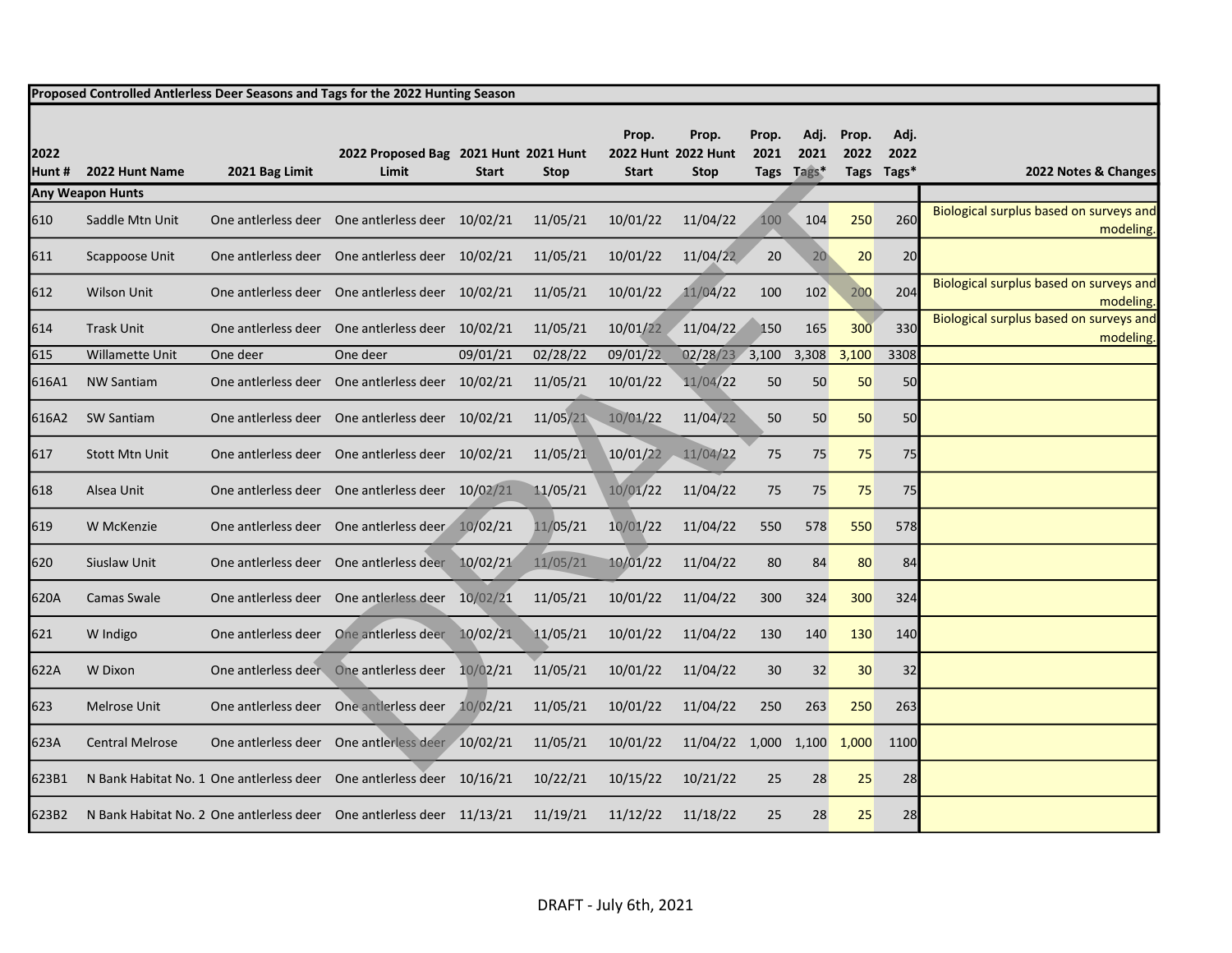|                | Proposed Controlled Antlerless Deer Seasons and Tags for the 2022 Hunting Season |                |                                                                       |              |             |                                              |                      |               |                            |               |                            |                      |
|----------------|----------------------------------------------------------------------------------|----------------|-----------------------------------------------------------------------|--------------|-------------|----------------------------------------------|----------------------|---------------|----------------------------|---------------|----------------------------|----------------------|
| 2022<br>Hunt # | 2022 Hunt Name                                                                   | 2021 Bag Limit | 2022 Proposed Bag 2021 Hunt 2021 Hunt<br>Limit                        | <b>Start</b> | <b>Stop</b> | Prop.<br>2022 Hunt 2022 Hunt<br><b>Start</b> | Prop.<br><b>Stop</b> | Prop.<br>2021 | Adj.<br>2021<br>Tags Tags* | Prop.<br>2022 | Adj.<br>2022<br>Tags Tags* | 2022 Notes & Changes |
| 623B3          |                                                                                  |                | N Bank Habitat No. 3 One antierless deer One antierless deer 12/11/21 |              | 12/17/21    | 12/10/22                                     | 12/16/22             | 25            | 27                         | 25            | 27                         |                      |
| 624            | <b>Tioga Unit</b>                                                                |                | One antierless deer One antierless deer 10/02/21                      |              | 11/05/21    | 10/01/22                                     | 11/04/22             | 100           | 100                        | 100           | 100                        |                      |
| 625            | <b>Sixes Unit</b>                                                                |                | One antierless deer One antierless deer 10/02/21                      |              | 11/05/21    | 10/01/22                                     | 11/04/22             | 100           | 10 <sub>3</sub>            | 100           | 103                        |                      |
| 626            | <b>Powers Unit</b>                                                               |                | One antierless deer One antierless deer 10/02/21                      |              | 11/05/21    | 10/01/22                                     | 11/04/22             | 70            | 70                         | 70            | 70                         |                      |
| 627            | Chetco Unit                                                                      |                | One antierless deer One antierless deer 10/02/21                      |              | 11/05/21    | 10/01/22                                     | 11/04/22             | 35            | 35                         | 35            | 35                         |                      |
| 628            | Applegate Unit                                                                   |                | One antierless deer One antierless deer 10/02/21                      |              | 11/05/21    | 10/01/22                                     | 11/04/22             | 35            | 35                         | 35            | 35                         |                      |
| 629            | Evans Cr Unit                                                                    |                | One antierless deer One antierless deer 10/02/21                      |              | 11/05/21    | 10/01/22                                     | 11/04/22             | 25            | 25                         | 25            | 25                         |                      |
| 638A           |                                                                                  |                | Lower Willow Cr Agri One antlerless deer One antlerless deer 10/16/21 |              | 11/30/21    | $10/15/22 - 11/30/22$                        |                      | 10            | 10 <sup>°</sup>            | 10            | 10                         |                      |
| 641A           |                                                                                  |                | The Dalles Orchard One antierless deer One antierless deer 08/28/21   |              | 09/05/21    | 08/27/22                                     | 09/04/22             | 20            | 22                         | 20            | 22                         |                      |
| 641B           | <b>Wamic Bench</b>                                                               |                | One antierless deer One antierless deer 10/16/21                      |              | 10/24/21    | 10/15/22                                     | 10/23/22             | 5             | $6 \overline{}$            | 5             | 6                          |                      |
| 642            | Hood Unit Agri                                                                   |                | One antierless deer One antierless deer 10/16/21                      |              | 10/24/21    | 10/15/22                                     | 10/23/22             | 10            | 10 <sup>°</sup>            | 10            | 10                         |                      |
| 643            | <b>Biggs Unit Private</b>                                                        |                | One antierless deer One antierless deer 10/16/21                      |              | 10/24/21    | 10/15/22                                     | 10/23/22             | 20            | 20                         | 20            | 20                         |                      |
| 644            |                                                                                  |                | Columbia Basin Unit One antlerless deer One antlerless deer 10/16/21  |              | 10/24/21    | 10/15/22                                     | 10/23/22             | 40            | 44                         | 30            | 33                         | limited access       |
| 644A1          |                                                                                  |                | Umatilla NWR No. 1 One antierless deer One antierless deer 08/28/21   |              | 09/01/21    | 08/27/22                                     | 08/31/22             | 15            | 15                         | 15            | 15                         |                      |
| 644A2          |                                                                                  |                | Umatilla NWR No. 2 One antierless deer One antierless deer 09/11/21   |              | 09/15/21    | 09/10/22                                     | 09/14/22             | 15            | 15                         | 15            | 15                         |                      |
| 644A3          | Umatilla NWR No. 3 One deer                                                      |                | One deer                                                              | 10/02/21     | 10/06/21    | 10/01/22                                     | 10/05/22             | 3             | 3                          | 3             | 3                          |                      |
| 645            | <b>Fossil Unit Private</b>                                                       |                | One antierless deer One antierless deer 10/16/21                      |              | 10/24/21    | 10/15/22                                     | 10/23/22             | 20            | 20                         | 20            | 20                         |                      |
| 647B           | Middle Fork John<br>Day                                                          | tailed deer    | One antlerless white- One antlerless white-<br>tailed deer            | 10/16/21     | 10/24/21    | 10/15/22                                     | 10/23/22             | 25            | 26                         | 25            | 26                         |                      |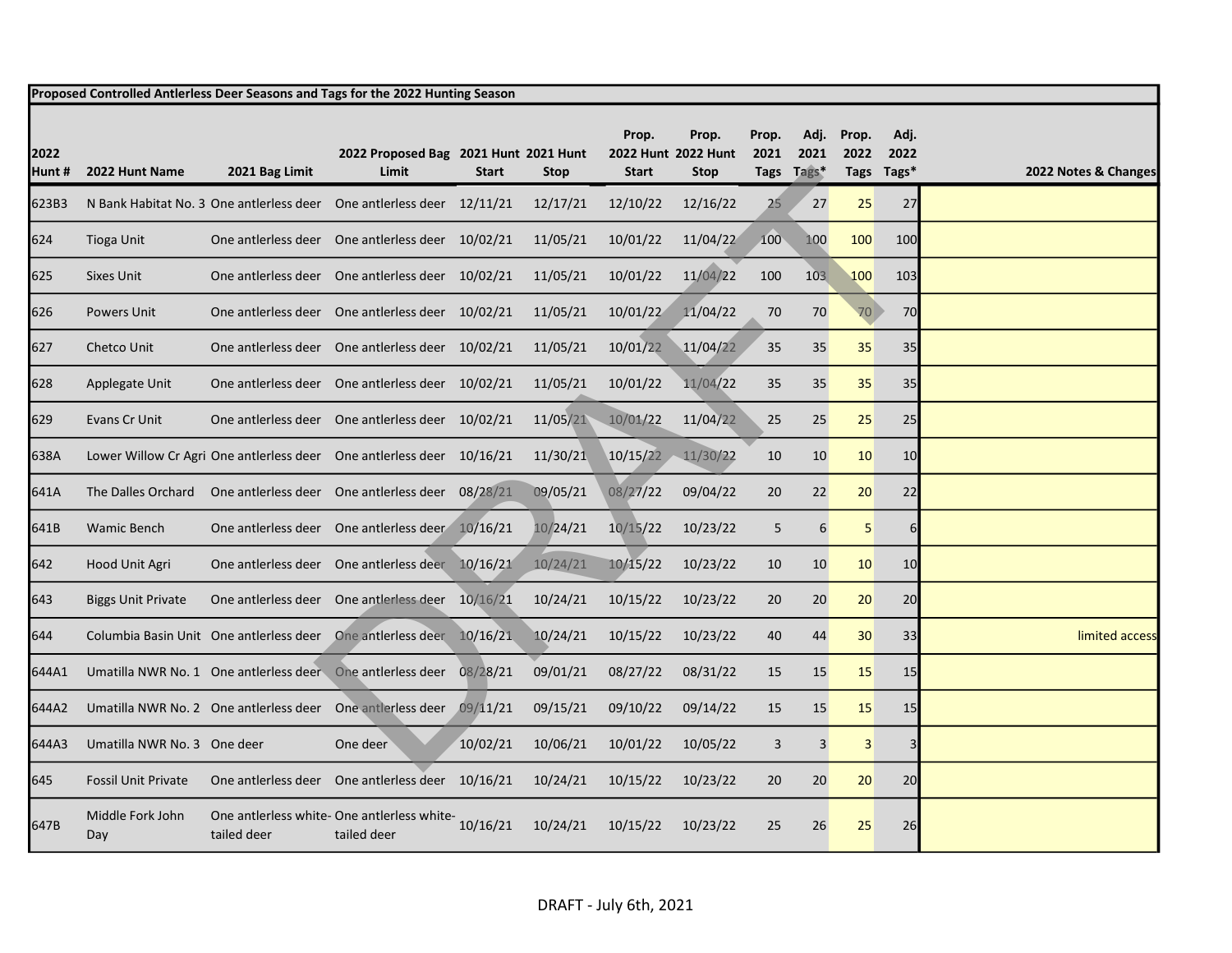|                            | Proposed Controlled Antlerless Deer Seasons and Tags for the 2022 Hunting Season |                                         |                                                                                |              |             |                                  |                                             |                       |                       |                       |                       |                                                               |
|----------------------------|----------------------------------------------------------------------------------|-----------------------------------------|--------------------------------------------------------------------------------|--------------|-------------|----------------------------------|---------------------------------------------|-----------------------|-----------------------|-----------------------|-----------------------|---------------------------------------------------------------|
| 2022<br>Hunt#              | 2022 Hunt Name                                                                   | 2021 Bag Limit                          | 2022 Proposed Bag 2021 Hunt 2021 Hunt<br>Limit                                 | <b>Start</b> | <b>Stop</b> | Prop.<br><b>Start</b>            | Prop.<br>2022 Hunt 2022 Hunt<br><b>Stop</b> | Prop.<br>2021<br>Tags | Adj.<br>2021<br>Tags* | Prop.<br>2022<br>Tags | Adj.<br>2022<br>Tags* | 2022 Notes & Changes                                          |
| 648A                       | <b>Heppner Private</b>                                                           |                                         | One antierless deer One antierless deer 10/16/21                               |              | 10/24/21    | 10/15/22                         | 10/23/22                                    | 20                    | 20                    | 20                    | 20                    |                                                               |
| 649B                       | W Blue Mtns                                                                      | One white-tailed<br>deer                | One white-tailed<br>deer                                                       | 11/20/21     | 12/12/21    | 11/19/22                         | 12/11/22                                    | 60                    | 60                    | 60                    | 60                    |                                                               |
| 657A                       | <b>Flora</b>                                                                     | tailed deer                             | One antlerless white- One antlerless white-<br>tailed deer                     | 10/16/21     | 10/24/21    | 10/15/22                         | 10/23/22                                    | 30                    | 33                    | 50                    | 55                    | Continued population increase, can<br>support additional tags |
| 657B                       | Lower Wallowa<br>Valley                                                          | tailed deer                             | One antlerless white- One antlerless white-<br>10/16/21<br>tailed deer         |              | 10/24/21    | 10/15/22                         | 10/23/22                                    | 80                    | 88                    | 100                   | 110                   | Continued population increase, can<br>support additional tags |
| 660A                       | <b>Upper Wallowa</b><br>Valley                                                   | tailed deer                             | One antlerless white- One antlerless white-<br>10/16/21<br>tailed deer         |              | 12/19/21    | 10/15/22                         | 12/18/22                                    | 150                   | 164                   | 200                   | 218                   | Continued population increase, can<br>support additional tags |
| 665A                       | SE Beulah Agri                                                                   |                                         | One antierless deer One antierless deer 10/16/21                               |              | 10/24/21    | 10/15/22                         | 10/23/22                                    | 20                    | 20                    | 20                    | 20                    |                                                               |
| 667A                       | NE Owyhee Agri                                                                   |                                         | One antierless deer One antierless deer 10/16/21                               |              | 10/24/21    | 10/15/22                         | 10/23/22                                    | 20                    | 22                    | 20                    | 22                    |                                                               |
| 679A                       | Harney Basin Agri                                                                |                                         | One antierless deer One antierless deer 10/16/21                               |              | 10/24/21    | 10/15/22                         | 10/23/22                                    | 10                    | 11                    | 10                    | 11                    |                                                               |
|                            |                                                                                  |                                         |                                                                                |              |             | Any Weapon Hunt Total Tags 7,073 |                                             |                       | 7,530                 |                       | 8040                  |                                                               |
| <b>Youth Hunts</b><br>610T | Saddle Mtn Unit<br>Youth                                                         | One antlerless deer One antlerless deer |                                                                                | 10/02/21     | 11/07/21    | 10/01/22                         | 11/06/22                                    | 50                    | 55                    | 75                    | 83                    |                                                               |
| 611T                       | Scappoose Unit<br>Youth                                                          |                                         | One antierless deer One antierless deer 10/02/21                               |              | 11/07/21    | 10/01/22                         | 11/06/22                                    | 45                    | 50                    | 45                    | 50                    |                                                               |
| 612T                       | <b>Wilson Unit Youth</b>                                                         |                                         | One antierless deer One antierless deer                                        | 10/02/21     | 11/07/21    | 10/01/22                         | 11/06/22                                    | 50                    | 55                    | 75                    | 83                    |                                                               |
| 614T1                      | <b>Trask Unit Youth</b>                                                          |                                         | One antierless deer One antierless deer 10/02/21                               |              | 11/07/21    | 10/01/22                         | 11/06/22                                    | 50                    | 55                    | 75                    | 83                    |                                                               |
| 614T2                      | <b>Upper Tualation-</b><br><b>Trask Youth</b>                                    |                                         | One antierless deer One antierless deer 12/04/21                               |              | 12/26/21    | 12/03/22                         | 12/25/22                                    | 40                    | 40                    | 40                    | 40                    | <b>Weekends Only</b>                                          |
| 616T1                      | <b>SW Santiam Youth</b>                                                          | One deer                                | One deer                                                                       | 11/13/21     | 11/24/21    | 11/12/22                         | 11/23/22                                    | 50                    | 50                    | 50                    | 50                    |                                                               |
| 616T2                      | NW Santiam Youth                                                                 | One deer                                | One deer                                                                       | 11/13/21     | 11/24/21    | 11/12/22                         | 11/23/22                                    | 30                    | 30                    | 30                    | 30                    |                                                               |
| 617T                       |                                                                                  |                                         | Stott Mtn Unit Youth One antierless deer One antierless deer 10/02/21 11/07/21 |              |             | 10/01/22                         | 11/06/22                                    | 48                    | 50                    | 48                    | 50                    |                                                               |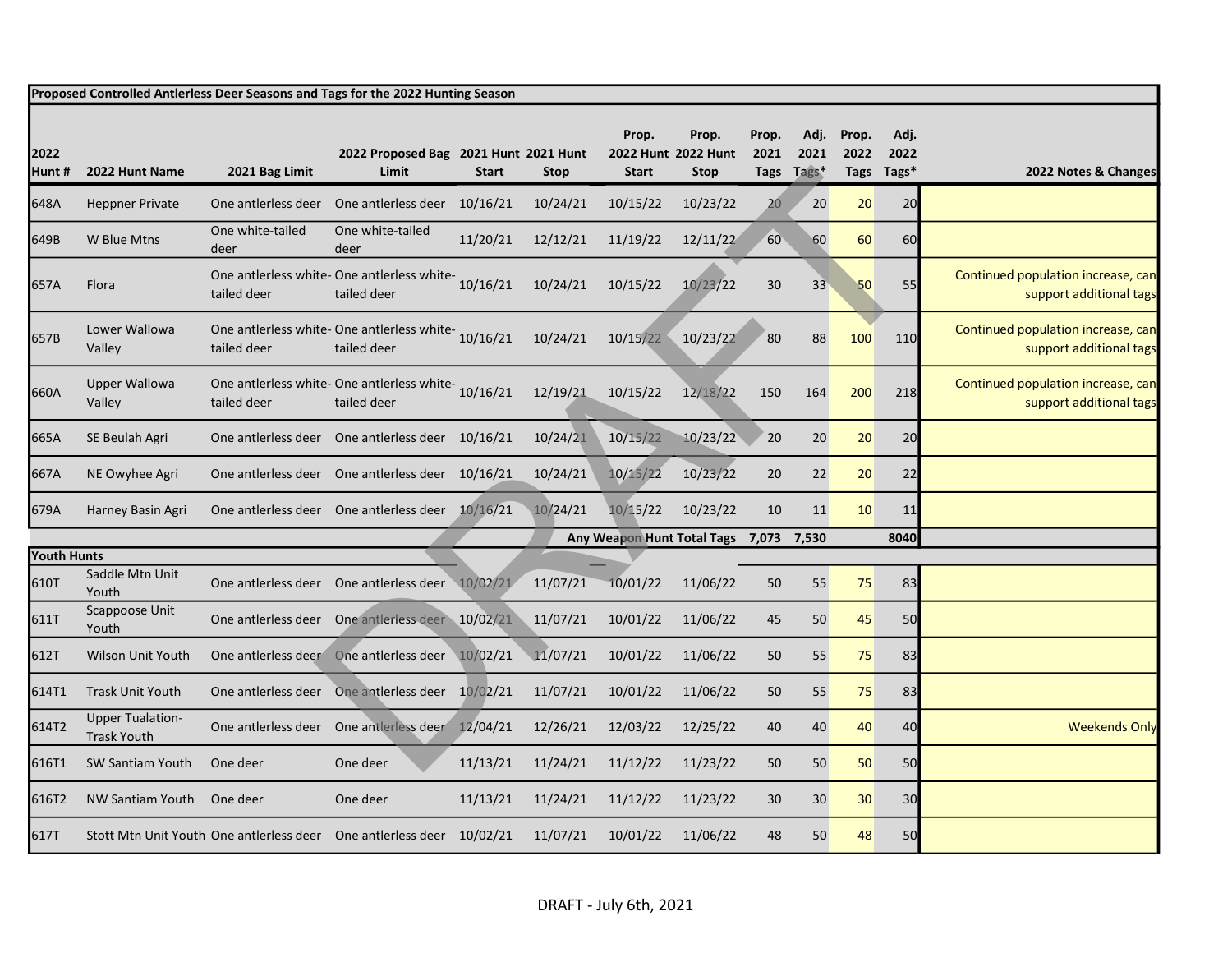|               | Proposed Controlled Antlerless Deer Seasons and Tags for the 2022 Hunting Season |                                                         |                                                                              |              |             |                       |                                             |               |                            |                       |                       |                      |
|---------------|----------------------------------------------------------------------------------|---------------------------------------------------------|------------------------------------------------------------------------------|--------------|-------------|-----------------------|---------------------------------------------|---------------|----------------------------|-----------------------|-----------------------|----------------------|
| 2022<br>Hunt# | 2022 Hunt Name                                                                   | 2021 Bag Limit                                          | 2022 Proposed Bag 2021 Hunt 2021 Hunt<br>Limit                               | <b>Start</b> | <b>Stop</b> | Prop.<br><b>Start</b> | Prop.<br>2022 Hunt 2022 Hunt<br><b>Stop</b> | Prop.<br>2021 | Adj.<br>2021<br>Tags Tags* | Prop.<br>2022<br>Tags | Adj.<br>2022<br>Tags* | 2022 Notes & Changes |
| 618T          | Alsea Unit Youth                                                                 |                                                         | One antierless deer One antierless deer 10/02/21                             |              | 11/07/21    | 10/01/22              | 11/06/22                                    | 50            | 50                         | 50                    | 50                    |                      |
| 619T          | McKenzie Unit Youth One deer                                                     |                                                         | One deer                                                                     | 11/13/21     | 11/24/21    | 11/12/22              | 11/23/22                                    | 100           | 100                        | 100                   | 100                   |                      |
| 620T1         | Siuslaw Unit Youth                                                               |                                                         | One antierless deer One antierless deer 10/02/21                             |              | 11/07/21    | 10/01/22              | 11/06/22                                    | 50            | 50                         | 50                    | 50                    |                      |
| 620T2         | <b>Territorial Youth</b>                                                         | One deer                                                | One deer                                                                     | 11/06/21     | 11/28/21    | 11/05/22              | 11/27/22                                    | 10            | 10                         | 10                    | 10                    | <b>Weekends Only</b> |
| 621T          | N Indigo Youth                                                                   | One deer                                                | One deer                                                                     | 11/13/21     | 11/24/21    | 11/12/22              | 11/23/22                                    | 75            | 75                         | 75                    | 75                    |                      |
| 623T1         | N Bank Habitat Area buck with visible<br>No. 1 Youth                             | One white-tailed<br>antler or one black-<br>tailed deer | One white-tailed<br>buck with visible<br>antler or one black-<br>tailed deer | 10/02/21     | 10/10/21    | 10/01/22              | 10/09/22                                    | 20            | 20                         | 20                    | 20                    |                      |
| 623T2         | N Bank Habitat Area One black-tailed<br>No. 2 Youth                              | deer                                                    | One black-tailed<br>deer                                                     | 10/30/21     | 11/07/21    | 10/29/22              | 11/06/22                                    | 30            | 31                         | 30                    | 31                    |                      |
| 623T3         | Melrose Youth                                                                    | One black-tailed<br>deer                                | One black-tailed<br>deer                                                     | 12/15/21     | 01/05/22    | 12/15/22              | 01/05/23                                    | 40            | 44                         | 40                    | 44                    |                      |
| 625T          | Sixes Unit Youth                                                                 | One antlerless deer                                     | One antlerless deer                                                          | 12/15/21     | 01/05/22    | 12/15/22              | 01/05/23                                    | 70            | 77                         | 70                    | 77                    |                      |
| 627T          | Chetco Unit Youth                                                                | One deer                                                | One deer                                                                     | 12/15/21     | 01/05/22    | 12/15/22              | 01/05/23                                    | 25            | 25                         | 25                    | 25                    |                      |
| 628T          | Applegate Unit<br>Youth                                                          | One deer                                                | One deer                                                                     | 12/15/21     | 01/05/22    | 12/15/22              | 01/05/23                                    | 25            | 26                         | 25                    | 26                    |                      |
| 629T          | Evans Cr Unit Youth One deer                                                     |                                                         | One deer                                                                     | 12/15/21     | 01/05/22    | 12/15/22              | 01/05/23                                    | 55            | 61                         | 55                    | 61                    |                      |
| 630T          | Rogue Unit Youth                                                                 | One deer                                                | One deer                                                                     | 12/15/21     | 01/05/22    | 12/15/22              | 01/05/23                                    | 55            | 61                         | 55                    | 61                    |                      |
| 640T          | Mid-Columbia<br>Private Youth                                                    |                                                         | One antierless deer One antierless deer 11/20/21                             |              | 12/31/21    | 11/19/22              | 12/30/22                                    | 30            | 32                         | 30                    | 32                    |                      |
| 644T1         |                                                                                  |                                                         | Umatilla NWR Youth One antlerless deer One antlerless deer 08/21/21          |              | 08/25/21    | 08/20/22              | 08/24/22                                    | 8             | 8                          | 8                     | 8                     |                      |
| 644T2         | Umatilla Co Private<br>Youth                                                     |                                                         | One antierless deer One antierless deer 11/13/21                             |              | 12/05/21    | 11/12/22              | 12/04/22                                    | 40            | 44                         | 40                    | 44                    |                      |
| 648T          | Morrow Co Youth                                                                  |                                                         | One antierless deer One antierless deer 11/20/21                             |              | 12/05/21    | 11/19/22              | 12/04/22                                    | 40            | 44                         | 40                    | 44                    |                      |
| 651T1         | Baker No. 1 Youth                                                                |                                                         | One antierless deer One antierless deer 10/23/21                             |              | 10/31/21    | 10/22/22              | 10/30/22                                    | 15            | 16                         | 15                    | 16                    |                      |